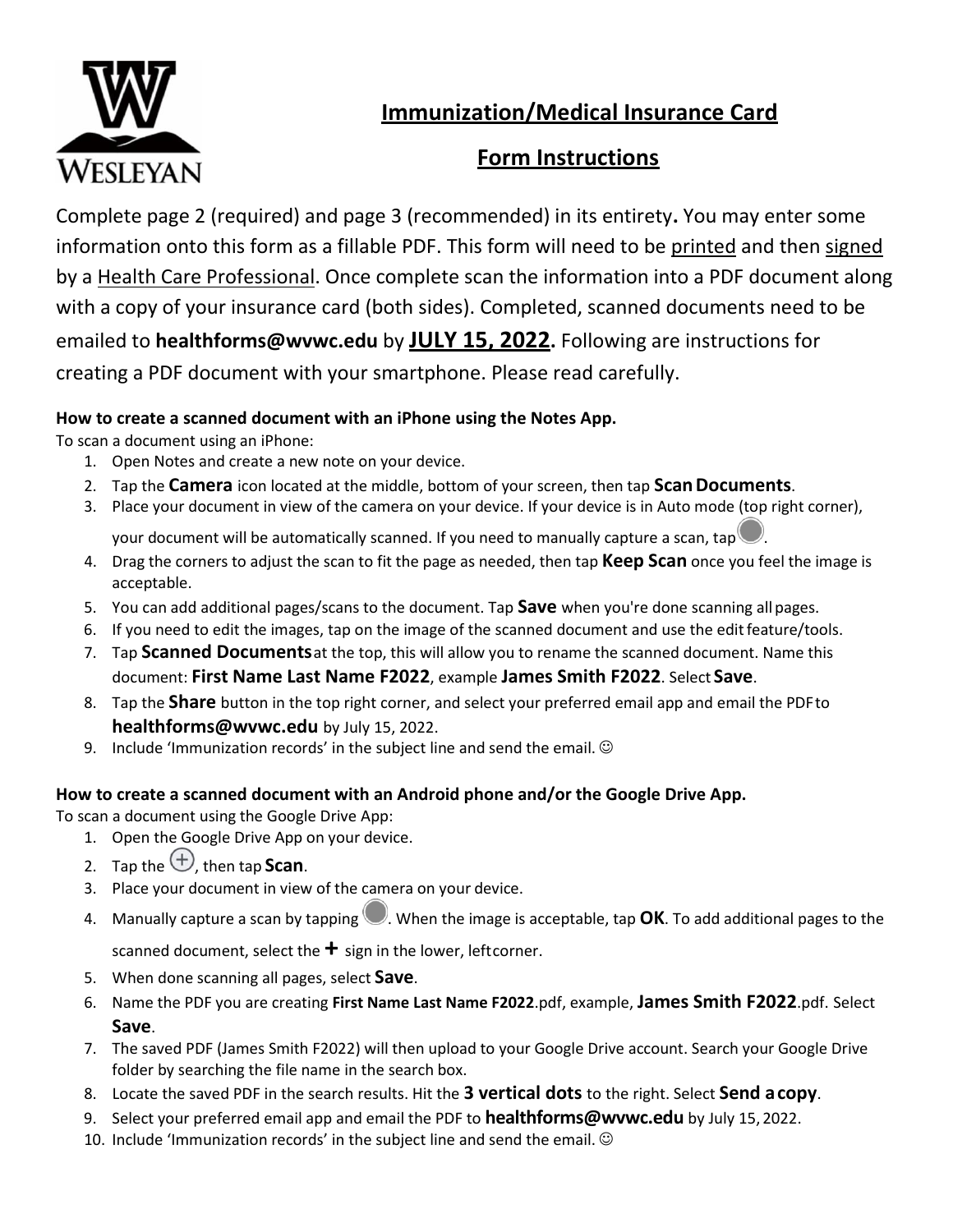### **West Virginia State Law Required Immunizations**



**West Virginia law does not allow for non-medical exemptions for school entry.**

**Student's Name:**

| <b>OLUMCIIL ID ITUIIIN</b>                                                                             |              |                                  |                                                                                                                                                                                                                                          |                                                                                |  |  |  |
|--------------------------------------------------------------------------------------------------------|--------------|----------------------------------|------------------------------------------------------------------------------------------------------------------------------------------------------------------------------------------------------------------------------------------|--------------------------------------------------------------------------------|--|--|--|
| 1. Tdap: Tetanus, Diphtheria, and<br><b>Pertussis</b><br>(must be less than 10 years)                  | Date         |                                  |                                                                                                                                                                                                                                          |                                                                                |  |  |  |
| 2. MMR: Measles, Mumps, Rubella<br>(Two doses required)                                                | Date Dose 1  | Date Dose 2                      |                                                                                                                                                                                                                                          |                                                                                |  |  |  |
| 3. IPV or OPV: Polio<br>OPV, Oral is 3 doses<br>IPV, Injected is 3-4 doses                             | Date Dose 1  | Date Dose 2                      | Date Dose 3                                                                                                                                                                                                                              | Date Dose 4                                                                    |  |  |  |
| 4. Varicella: History of chicken pox,<br>positive Varicella antibody or<br>2 doses Varicella required. | Dose #1 Date | Dose #2 Date                     |                                                                                                                                                                                                                                          | <b>History of having Chicken</b><br><b>Pox/Varicella Disease:</b><br>Yes<br>No |  |  |  |
| 5. Meningitis Vaccine (MCV4)<br>Last dose must be given within the<br>last 5 years                     | Dose #1 Date | Dose #2 Date                     |                                                                                                                                                                                                                                          |                                                                                |  |  |  |
| 6. Tuberculin Skin Test:                                                                               | Date         | Result:<br>*Positive<br>Negative | *If Positive, Additional Testing completed:<br><b>Quanti-FERON Test Results:</b><br><b>T-SPOT Test Results:</b> T-SPOT Test Results:<br>Chest X ray (required if current or<br>previous TST, QFT, T-SPOT is positive)<br><b>Results:</b> |                                                                                |  |  |  |

**Date of Birth: Student ID Number:**

**Signature of Health Care Professional (Licensed Provider/Nurse): I hereby certify that the information on this and preceding pages is correct to the best of my knowledge.**

| Health Care Professional name (Please Print)                              | Signature |                                                                                                                                            | Date |
|---------------------------------------------------------------------------|-----------|--------------------------------------------------------------------------------------------------------------------------------------------|------|
| Address:<br><u> 1989 - Andrea Stadt British, fransk politik (d. 1989)</u> |           | Office Phone: <u>__________________________________</u>                                                                                    |      |
|                                                                           |           | <b>Office Fax:</b><br><u> 1980 - Jan Stein Stein Stein Stein Stein Stein Stein Stein Stein Stein Stein Stein Stein Stein Stein Stein S</u> |      |

# \*\*\*Please also Include a FRONT & BACK

Copy of your Insurance Card.\*\*\*